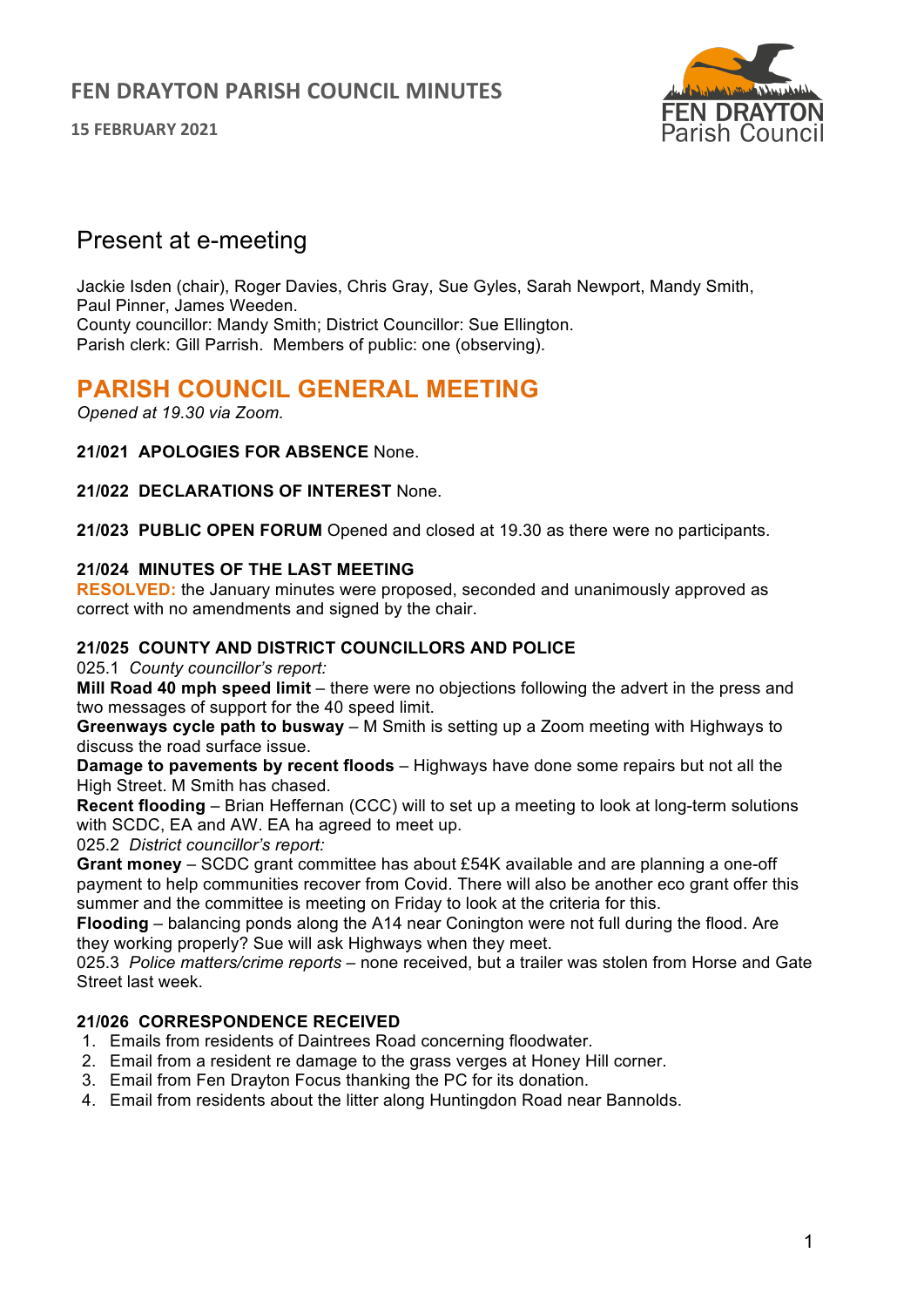**15 FEBRUARY 2021**



#### **21/027 COMMUNITY WARDEN**

The first quarterly meeting with Fenstanton, Lolworth and Age UK took place on 3 February.

Minutes were circulated to PC. Maria is completing her training sourcing people who need her help, including contacting local GP surgeries and pharmacies. Adverts are on the village noticeboards and in Fen Drayton Focus, and a mailshot. C Gray to ask the football club about mailing the Lions Christmas lunch list. ACTION (CG). Sue Ellington has ordered copies of a new warden leaflet, which she will distribute to the PC.

#### **21/028 COMMUNITY FLOOD PLAN**

- 1. J Weeden agreed to chair and form a flood plan committee. ACTION (JW)
- 2. A date for the next meeting will be set after looking at the plan.

#### **21/029 FLOODING ALONG HIGH STREET**

- 1. Emails received from residents in Daintrees Road unhappy about the length of time the floodwater has remained at the junction with the High Street and with concerns about sewage in the water. J Isden has spoken with AW about the pumping station but been given conflicting information. She is still waiting to be contacted back by AW and will request a written report on the state of the pumping station. If no response she will escalate to the CEO. Sue Ellington reported that Swavesey has had problems with overflowing sewers too and AW isn't responding well to Swavesey PC.
- 2. J Isden is waiting for a quotation for clearing out the Daintrees Road ditch. Lee Hillam to look at clearing Oxholme drain and CCC to clear the storm drains.
- 3. A meeting being set up by BH (CCC) with SCDC, EA, AW and FDPC to look at long-term solutions. There was also a problem with people from outside the village driving 4x4 vehicles at speed through the floodwater and on pavements. Highways advised it isn't possible to close the High Street, as so many residents and delivery drivers/tradespeople require access. Signs saying 'no access to Holywell Ferry Road', or 'residents only' were suggested, also positioning of flood diversion signs to be changed. J Weeden to discuss with our Local Highways Officer. ACTION (JW)

#### **21/030 VILLAGE MATTERS AND MAINTENANCE**

- 1. Litter along Huntingdon Road near Bannolds. Reported to SCDC on 8/2/21. Since then a group of residents liaised with SCDC and litterpicked at the weekend and filled 30 bags with rubbish, which SCDC will collect. The chair thanked the group for its amazing effort.
- 2. Road closure: 25/2-12/3. Cambridge Road between Honey Hill and A1307 for work on the non-motorised user path between Huntingdon and Cambridge. Clerk to check that Rose and Crown Road is not going to be closed during this time. ACTION (clerk)
- 3. *(Not on agenda due to late receipt).* A resident raised concerns about a water pipe under the village hall field where new trees were planted last November. J Isden will contact Cambridge Water for advice. ACTION (JI)

#### **21/031 UPDATES/ACTIONS FROM PREVIOUS MEETINGS** *(or see agenda item).*

(20/115) Mill Road speed limit – update see 025/1.

**(**20/128/6 Men's Shed scheme – S Gyles not heard back so will follow up. ACTION (SG)

(21/015) Playground report: investigation by Caloo: no update. J Isden will chase. ACTION (JI)

- (21/014) Plantation benches antisocial behaviour is being monitored before further decisions.
- (21.015.2) P Pinner moved trees from the floodbank to the back corner of the recreation ground.
- (21.015.3) Tree policy draft still in progress. ACTION (clerk)